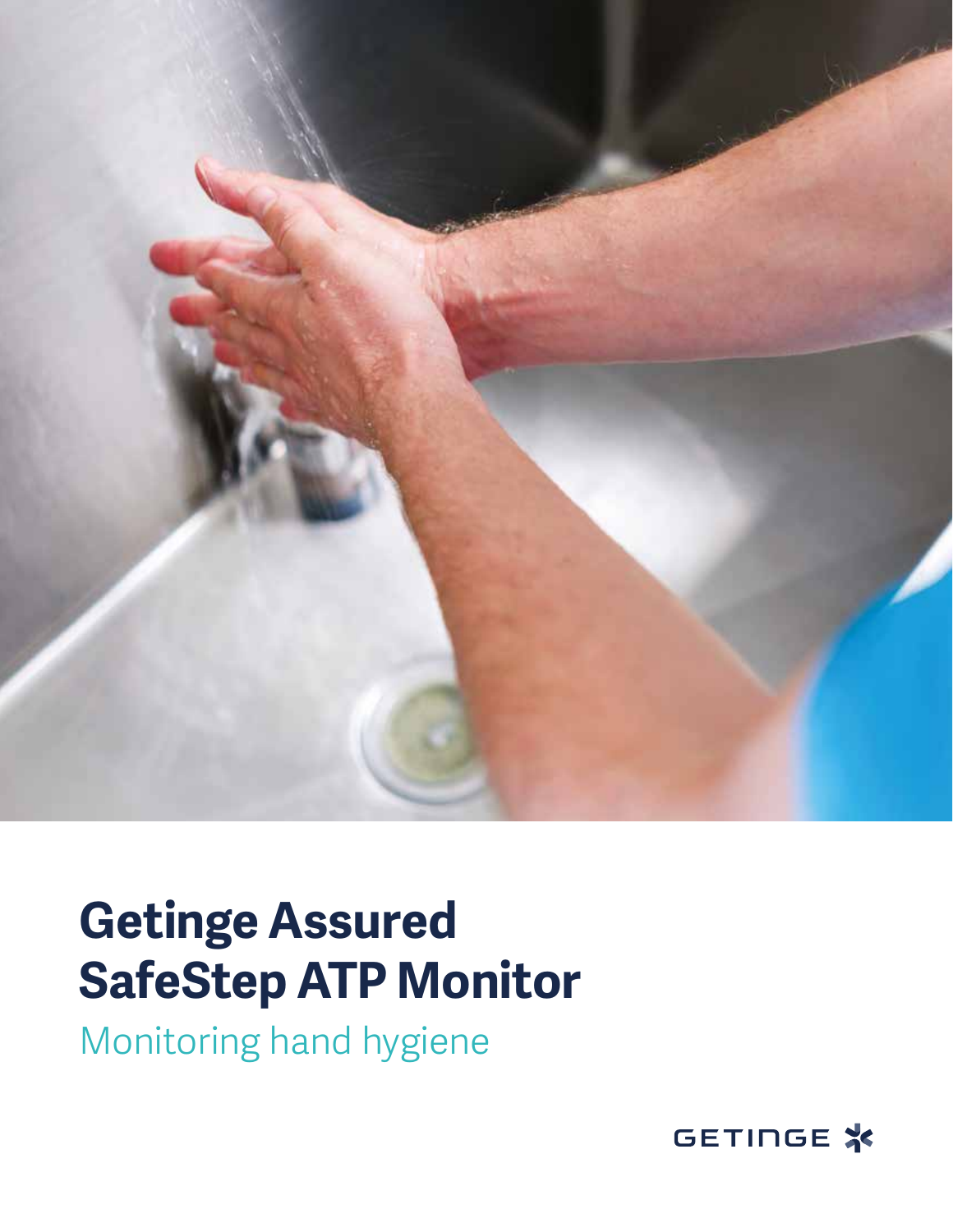# **Monitoring Hand Hygiene**

With the Getinge Assured SafeStep ATP Monitor

The importance of hand hygiene in the healthcare environment is a well-known fact. Proper hand hygiene disrupts the transfer of germs and microorganisms to patients, healthcare workers, and environmental surfaces.

The Getinge Assured SafeStep ATP Monitor detects Adenosine Triphosphate (ATP), the universal energy molecule found in all animal, plant, bacterial, yeast, and mold cells. Hygiene monitoring based on ATP is a simple method that can be used as part of a hand washing monitoring and training program. With a SafeStep ATP system, results are obtained in real time, providing onthe-spot feedback during training or as part of a random monitoring program.

Infection Control and Environmental Services managers responsible for training hand hygiene find ATP results clearly demonstrate the importance of proper hand washing. By scientifically measuring ATP, staff can easily see that with proper hand washing, lower ATP levels can be obtained, thus reducing the potential spread of unwanted organisms or germs. When ATP is picked up by the tip of the test swab and brought into contact with the unique luciferase/luciferin reagent in the test swab tube, energy is emitted in direct proportion to the amount of ATP present.

The test swab is then placed in the Getinge Assured SafeStep ATP hand held device. The device measures that energy in the form of light, which is quantified by using Relative Light Units (RLUs), and displays the level of contamination present in just 15 seconds. The greater the level of ATP, the higher the RLU value, the dirtier the hand.

#### **How ATP measurement is used**

- 1. As a training tool to demonstrate the effectiveness of good hand washing techniques.
- 2. As a monitoring tool to measure the efficacy of hand washing by swabbing clean hands immediately after washing (before hands come into contact with anything).

Data suggests that an 89% average reduction in ATP levels is achievable following effective hand washing. Measuring this improvement requires two samples: one before and one after cleaning *(as shown in Table 1)*. The following experiment explains the process.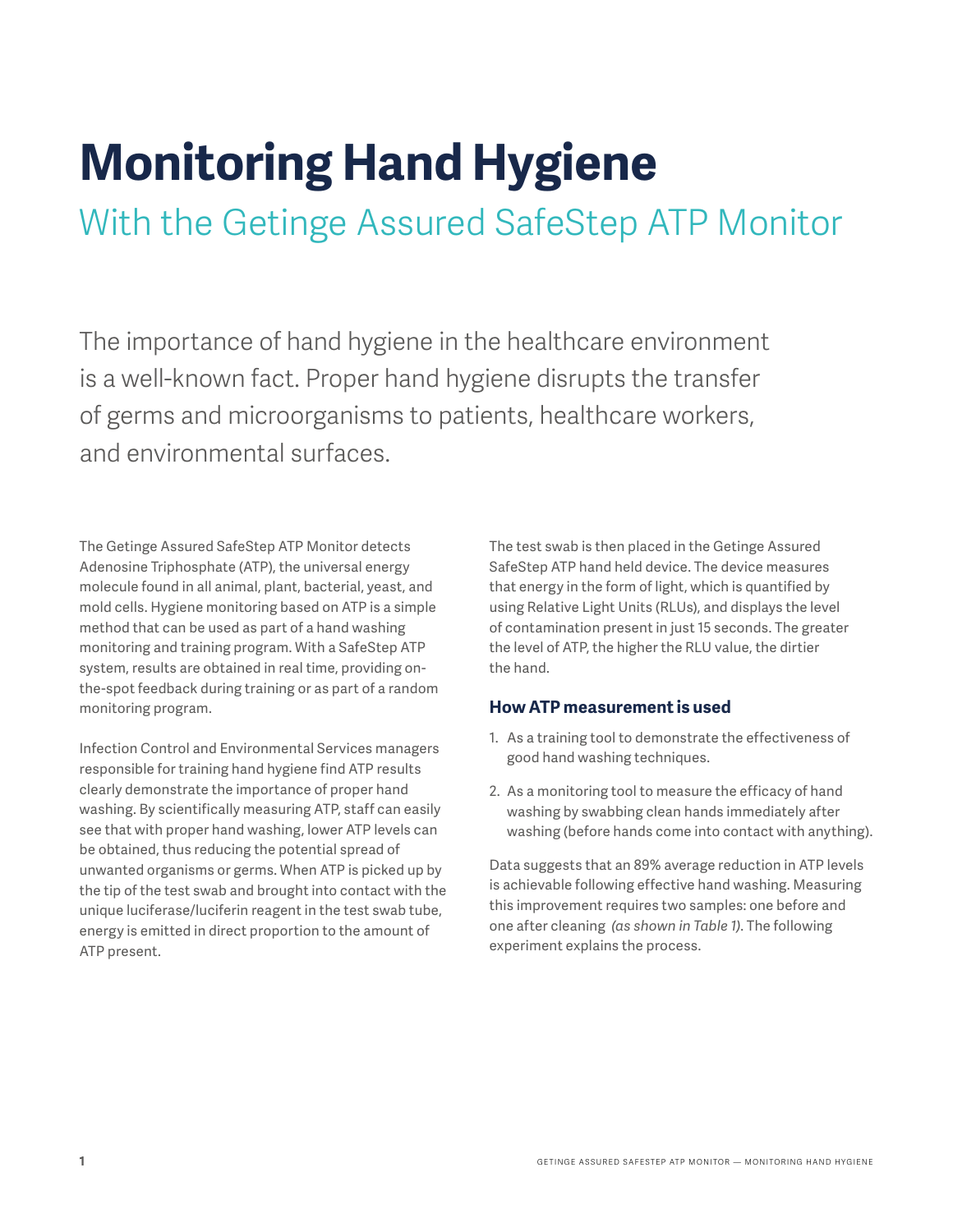## Experiment

Twenty workers were selected. Before hand washing, the palm of the dominant hand was swabbed using the test swab detection devices and measured with the Getinge Assured ATP Monitor. Workers then washed their hands, according to World Health Organization guidelines, using plain (non-antimicrobial) soap and water for 40 to 60 seconds and dried with a single-use paper towel. The palm of the dominant hand was again swabbed and measured.

A pass/fail limit of 60 RLU was used. If the result was higher than 60 RLU, the worker was asked to rewash his/her hands for retesting. A fail result required re-training of proper hand washing procedures. For daily routine monitoring or random monitoring, setting a single pass/fail limit of 60 would only require a single swabbing device per employee.

### **Testing Procedure**

- 1. Take the test swab out of the tube and swab area of interest (Fig. 1).
- 2. Place the test swab into the tube (Fig. 2). In an upright position, hold the swab tube firmly and use the thumb and forefinger to break the snap valve by bending the bulb forward and backward (Fig. 3). Squeeze the bulb twice, expelling all liquid down the swab shaft. Saturate the swab tip in liquid by gently shaking for 5 to 10 seconds (Fig. 4).
- 3. Insert the Test Swab tube into the Getinge Assured SafeStep ATP Monitor hand held device (Fig. 5). Close and press the OK button. In 15 seconds the device will display the amount of ATP detected (Fig. 6).
- 4. The Getinge Assured SafeStep ATP Monitor hand held device can be synced to your computer and the reading is downloaded to the software program provided. The downloaded data can be used to produce detailed reports, as a part of the facility's QA system, providing testing history on the effectiveness of the cleaning procedures.

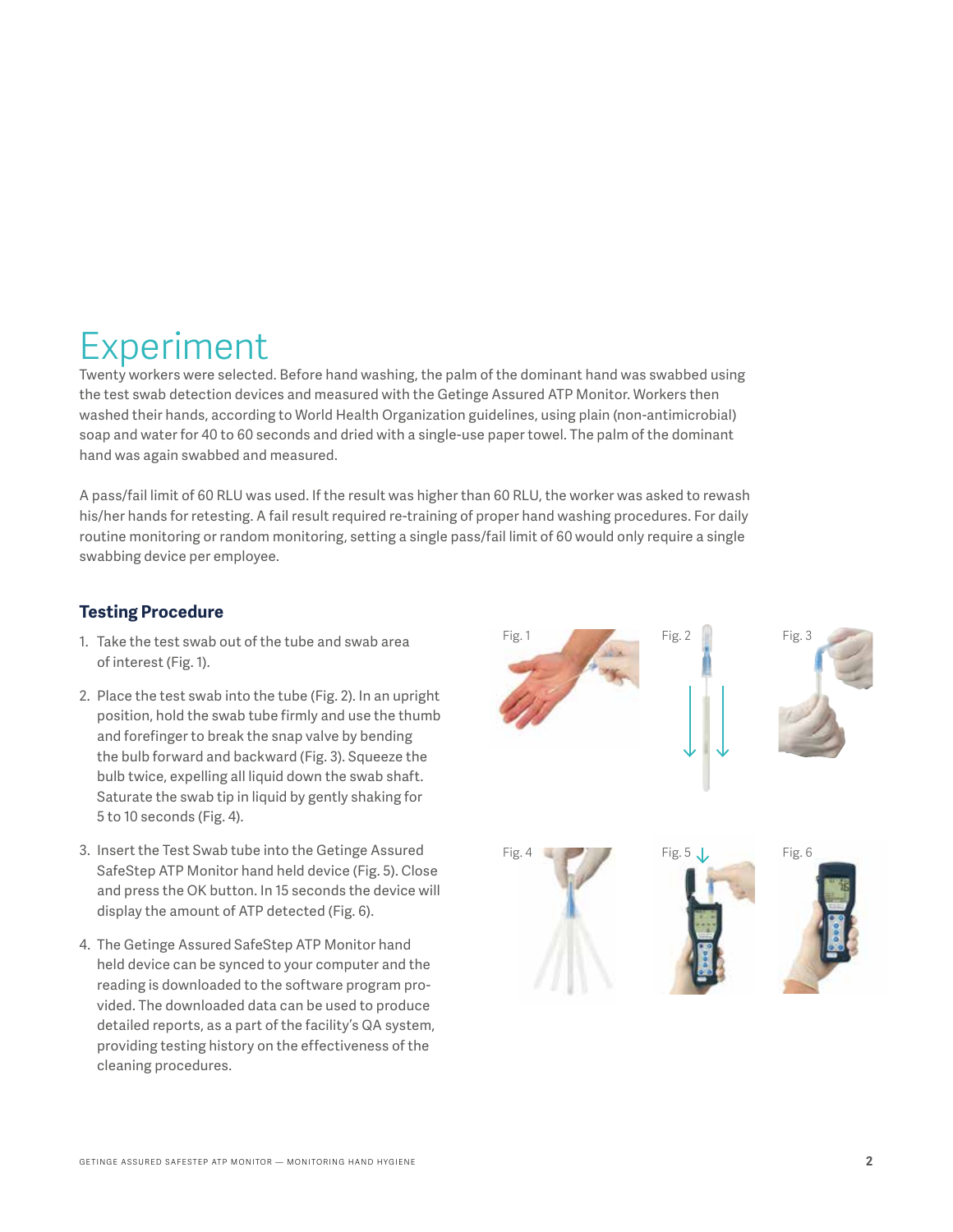#### **Results**

Proper hand washing procedure resulted in an average 89.2% reduction in ATP levels. The RLU value after hand washing was almost always below 100 RLU and below 60 RLU in most cases.

Getinge recommends setting a realistic pass/fail limit depending upon individual circumstances; e.g., patient contact risk, frequency of hand washing, and type of soap/sanitizer used. Soaps vary in their effectiveness in reducing ATP levels. Before introducing an ATP hand washing program we recommend testing soap effectiveness by measuring the ATP levels on hands before and after a thorough correct hand washing procedure.

Getinge encourages management to duplicate the study outlined in this document with hospital staff, as a means of effective training and continuous improvement.

#### **Note on Naturally Occurring ATP**

As a living organ, skin has naturally occurring levels of ATP that are not attributed to dangerous microorganisms and bacteria that pose a health threat. Thus it is impossible to eliminate all ATP from skin cells and achieve a zero "0" RLU result. Also, because of differences in skin characteristics from person to person, there is no universal baseline for ATP levels on hands after washing.

## Ordering Information

|                                 | <b>Getinge Assured</b>                      | <b>Order Number</b> |  |  |  |  |
|---------------------------------|---------------------------------------------|---------------------|--|--|--|--|
|                                 | SafeStep ATP Hand Held Device with Software | 61301606628         |  |  |  |  |
|                                 | SafeStep Test Swabs                         | 61301606629         |  |  |  |  |
| <b>Contact Getinge to Order</b> |                                             |                     |  |  |  |  |
|                                 | Phone: 800 950 9912                         |                     |  |  |  |  |
|                                 | Email: cs.purchaseorders@getinge.com        |                     |  |  |  |  |
|                                 |                                             |                     |  |  |  |  |

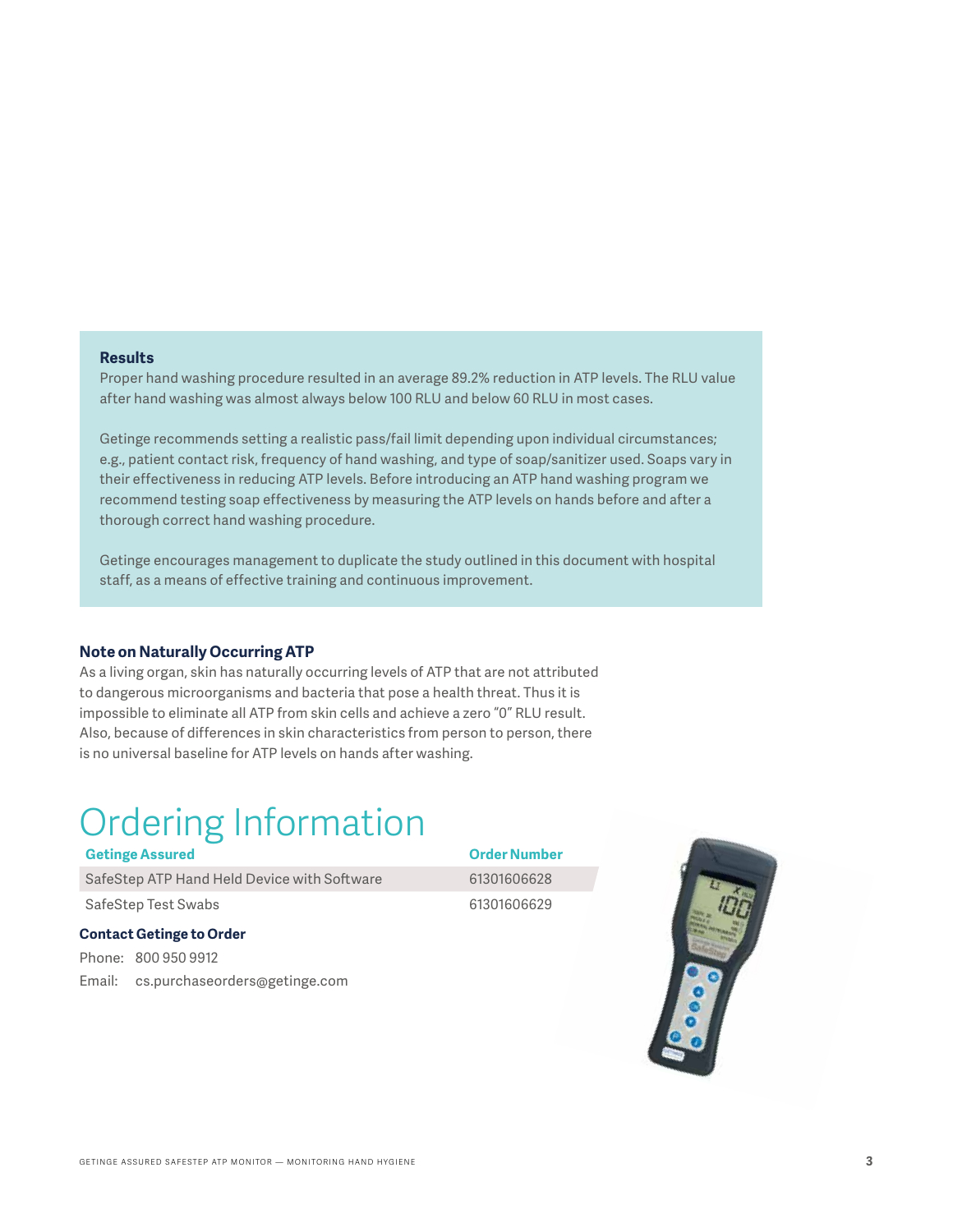|                          | <b>Pre-wash</b> | <b>Post-wash</b> | <b>Percent</b>   |               | <b>Pre-wash</b>   |
|--------------------------|-----------------|------------------|------------------|---------------|-------------------|
| <b>Worker</b>            | <b>RLU</b>      | <b>RLU</b>       | <b>Reduction</b> | <b>Result</b> | <b>Retest RLU</b> |
| $\mathbf{1}$             | 51              | $\overline{7}$   | 86.3%            | Pass          |                   |
| $\overline{2}$           | 573             | 88               | 84.6%            | Fail          | 21                |
| $\sqrt{3}$               | 612             | 23               | 96.2%            | Pass          |                   |
| $\overline{4}$           | 42              | 21               | 50.0%            | Pass          |                   |
| 5                        | 818             | 245              | 70.0%            | Fail          | $61*$             |
| 6                        | 432             | 19               | 95.6%            | Pass          |                   |
| $\overline{\phantom{a}}$ | 406             | 23               | 94.3%            | Pass          |                   |
| 8                        | 966             | 112              | 88.4%            | Fail          | 14                |
| 9                        | 186             | 24               | 87.1%            | Pass          |                   |
| 10                       | 368             | 72               | 80.4%            | Fail          | 15                |
| 11                       | 295             | 24               | 91.9%            | Pass          |                   |
| 12                       | 668             | 130              | 80.5%            | Fail          | $81*$             |
| 13                       | 157             | 28               | 82.2%            | Pass          |                   |
| 14                       | 384             | 16               | 95.8%            | Pass          |                   |
| 15                       | 180             | 30               | 83.3%            | Pass          |                   |
| 16                       | 296             | 20               | 93.2%            | Pass          |                   |
| 17                       | 761             | 36               | 95.3%            | Pass          |                   |
| 18                       | 1655            | 34               | 97.9%            | Pass          |                   |
| 19                       | 196             | 25               | 87.2%            | Pass          |                   |
| 20                       | 227             | 27               | 88.1%            | Pass          |                   |
| <b>Average</b>           | 464             | 50               | 89.2%            |               |                   |

### **Table 1 ATP Reduction After Proper Hand Washing Procedure**

*\*Retraining of hand-washing procedure required*